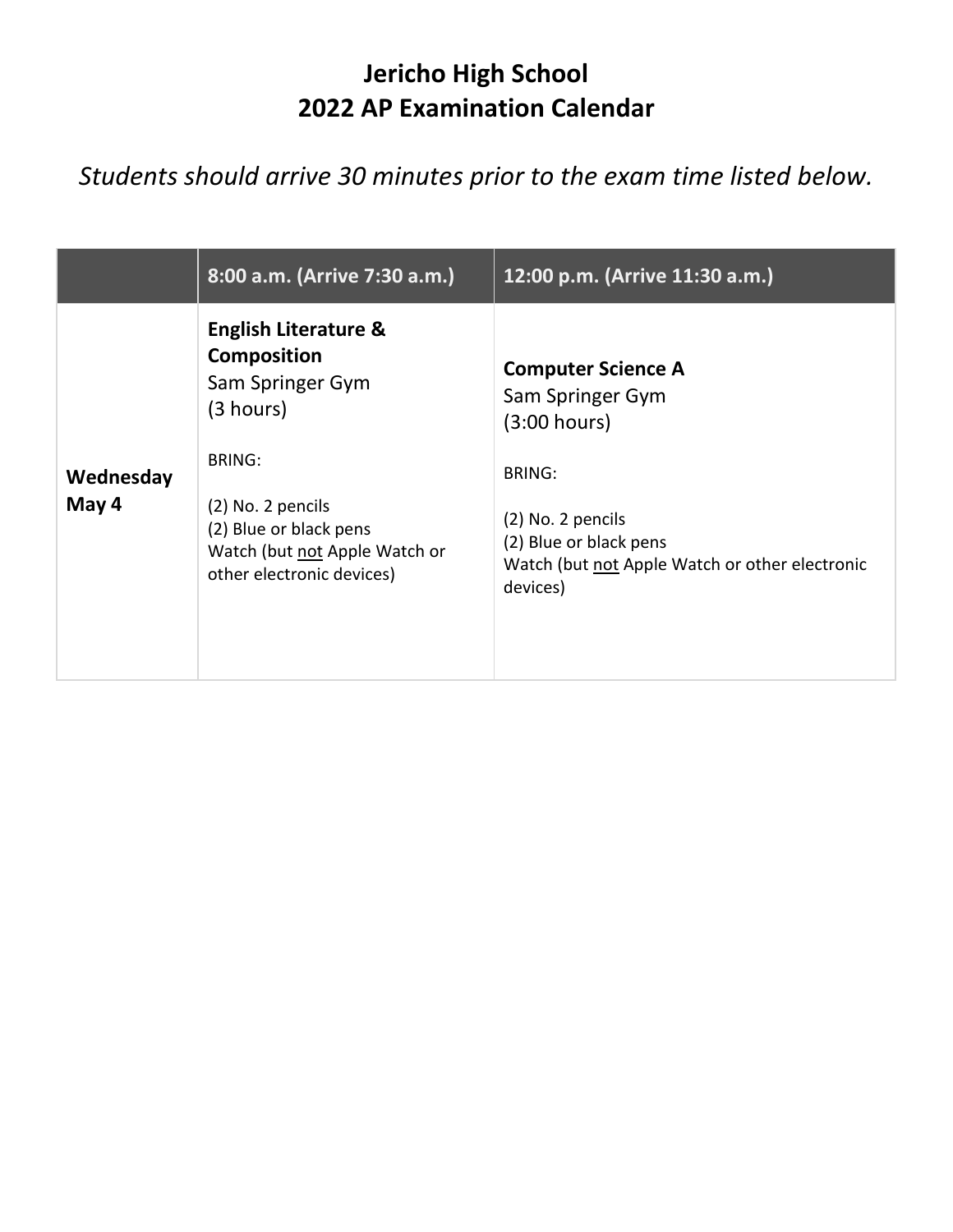|                          | 8:00 a.m. (Arrive 7:30 a.m.)                                                                                                                                                            | 12:00 p.m. (Arrive 11:30 a.m.)                                                                                                                                                                                                                                                                                                                                                                    |
|--------------------------|-----------------------------------------------------------------------------------------------------------------------------------------------------------------------------------------|---------------------------------------------------------------------------------------------------------------------------------------------------------------------------------------------------------------------------------------------------------------------------------------------------------------------------------------------------------------------------------------------------|
| <b>Thursday</b><br>May 5 | <b>Macroeconomics</b><br>Sam Springer Gym<br>(2:10 hours)<br><b>BRING:</b><br>(2) No. 2 pencils<br>(2) Blue or black pens<br>Watch (but not Apple Watch or<br>other electronic devices) | <b>Seminar</b><br>Sam Springer Gym<br>(2 hours)<br><b>BRING:</b><br>(2) No. 2 pencils<br>(2) Blue or black pens<br>Watch (but not Apple Watch or other electronic<br>devices)<br><b>Statistics</b><br><b>Field House</b><br>(3 hours)<br><b>BRING:</b><br>(2) No. 2 pencils<br>(2) Blue or black pens<br>Watch (but not Apple Watch or other electronic<br>devices)<br>School-assigned calculator |
| <b>Friday</b><br>May 6   | <b>US History</b><br>Sam Springer Gym<br>(3:15 hours)<br><b>BRING:</b><br>(2) No. 2 pencils<br>(2) Blue or black pens<br>Watch (but not Apple Watch or<br>other electronic devices)     | <b>Microeconomics</b><br>Sam Springer Gym<br>$(2:10 \text{ minutes})$<br><b>BRING:</b><br>(2) No. 2 pencils<br>(2) Blue or black pens<br>Watch (but not Apple Watch or other electronic<br>devices)                                                                                                                                                                                               |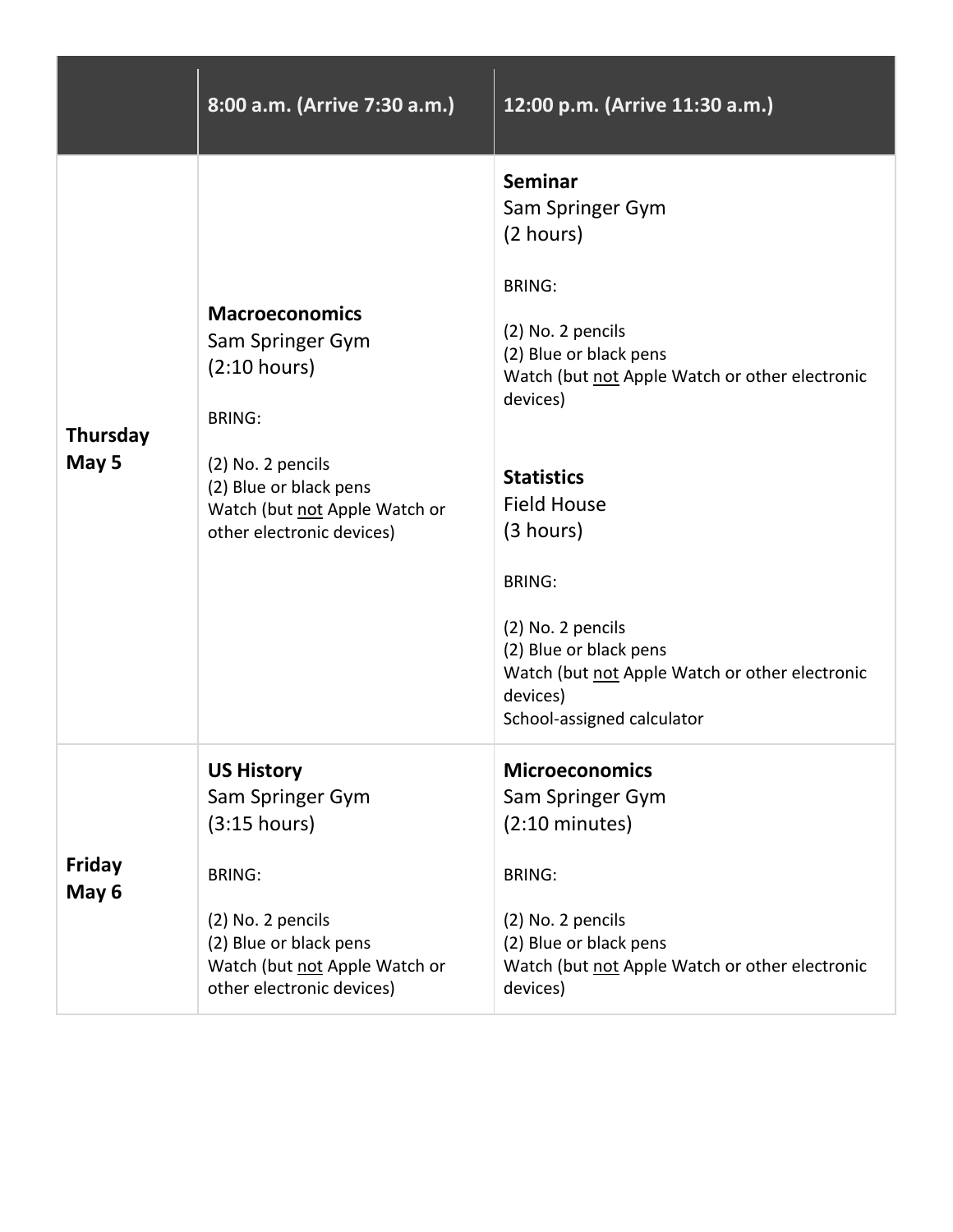|                                 | 8:00 a.m. (Arrive 7:30 a.m.)                                                                                                                                                                                                                                                                                                                                                                                                             | 12:00 p.m. (Arrive 11:30 a.m.)                                                                                                                                                                                                                                                                                                                                                      |
|---------------------------------|------------------------------------------------------------------------------------------------------------------------------------------------------------------------------------------------------------------------------------------------------------------------------------------------------------------------------------------------------------------------------------------------------------------------------------------|-------------------------------------------------------------------------------------------------------------------------------------------------------------------------------------------------------------------------------------------------------------------------------------------------------------------------------------------------------------------------------------|
| Monday<br>May 9                 | <b>Calculus AB</b><br>Sam Springer Gym<br>(3:15 hours)<br><b>BRING:</b><br>(2) No. 2 pencils<br>(2) Blue or black pens<br>Watch (but not Apple Watch or<br>other electronic devices)<br>School-assigned calculator<br><b>Calculus BC</b><br>Sam Springer Gym<br>(3:15 hours)<br><b>BRING:</b><br>(2) No. 2 pencils<br>(2) Blue or black pens<br>Watch (but not Apple Watch or<br>other electronic devices)<br>School-assigned calculator | <b>Computer Science Principles</b><br>Sam Springer Gym<br>(2 hours)<br><b>BRING:</b><br>(2) No. 2 pencils<br>(2) Blue or black pens<br>Watch (but not Apple Watch or other electronic<br>devices)<br><b>Italian</b><br><b>HS Library</b><br>(3 hours)<br><b>BRING:</b><br>(2) No. 2 pencils<br>(2) Blue or black pens<br>Watch (but not Apple Watch or other electronic<br>devices) |
| <b>Tuesday</b><br><b>May 10</b> | <b>English Language &amp;</b><br><b>Composition</b><br>Sam Springer Gym<br>(3 hours)<br><b>BRING:</b><br>(2) No. 2 pencils<br>(2) Blue or black pens<br>Watch (but not Apple Watch or<br>other electronic devices)                                                                                                                                                                                                                       | <b>Physics C: Mechanics</b><br>Sam Springer Gym<br>(1:30 hours)<br><b>BRING:</b><br>(2) No. 2 pencils<br>(2) Blue or black pens<br>Watch (but not Apple Watch or other electronic<br>devices)<br>School-assigned calculator<br>Ruler                                                                                                                                                |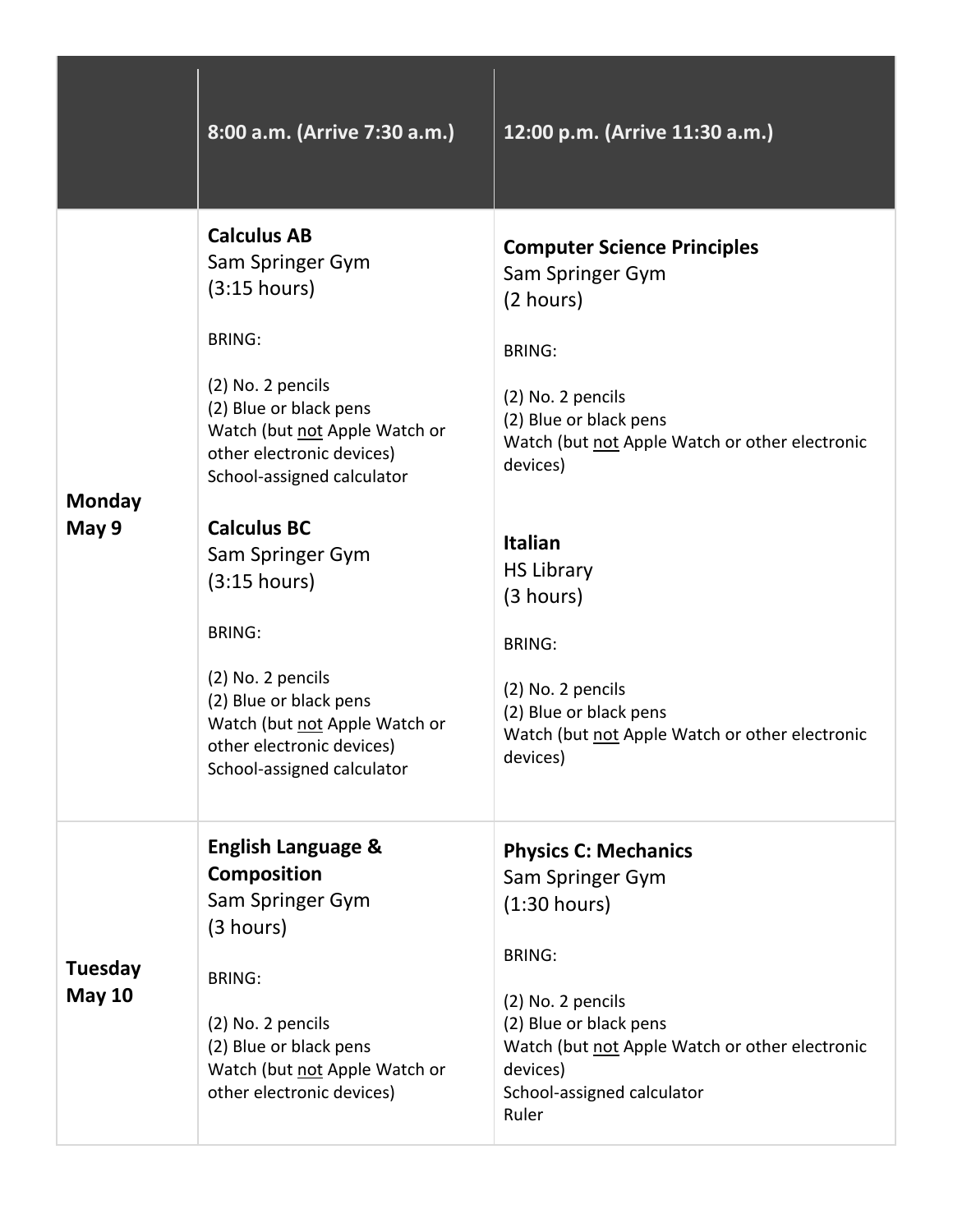|                            | 8:00 a.m. (Arrive 7:30 a.m.)                                                                                                                                                                                                                                                                                                                                     | 12:00 p.m. (Arrive 11:30 a.m.)                                                                                                                                                                              |
|----------------------------|------------------------------------------------------------------------------------------------------------------------------------------------------------------------------------------------------------------------------------------------------------------------------------------------------------------------------------------------------------------|-------------------------------------------------------------------------------------------------------------------------------------------------------------------------------------------------------------|
| Wednesday<br><b>May 11</b> | <b>Chinese</b><br><b>HS Library</b><br>(2 hours)<br><b>BRING:</b><br>(2) No. 2 pencils<br>(2) Blue or black pens<br>Watch (but not Apple Watch or<br>other electronic devices)<br><b>Spanish</b><br><b>MS Library</b><br>(3 hours)<br><b>BRING:</b><br>(2) No. 2 pencils<br>(2) Blue or black pens<br>Watch (but not Apple Watch or<br>other electronic devices) | <b>Biology</b><br>Sam Springer Gym<br>(3 hours)<br><b>BRING:</b><br>(2) No. 2 pencils<br>(2) Blue or black pens<br>Watch (but not Apple Watch or other electronic<br>devices)<br>School-assigned calculator |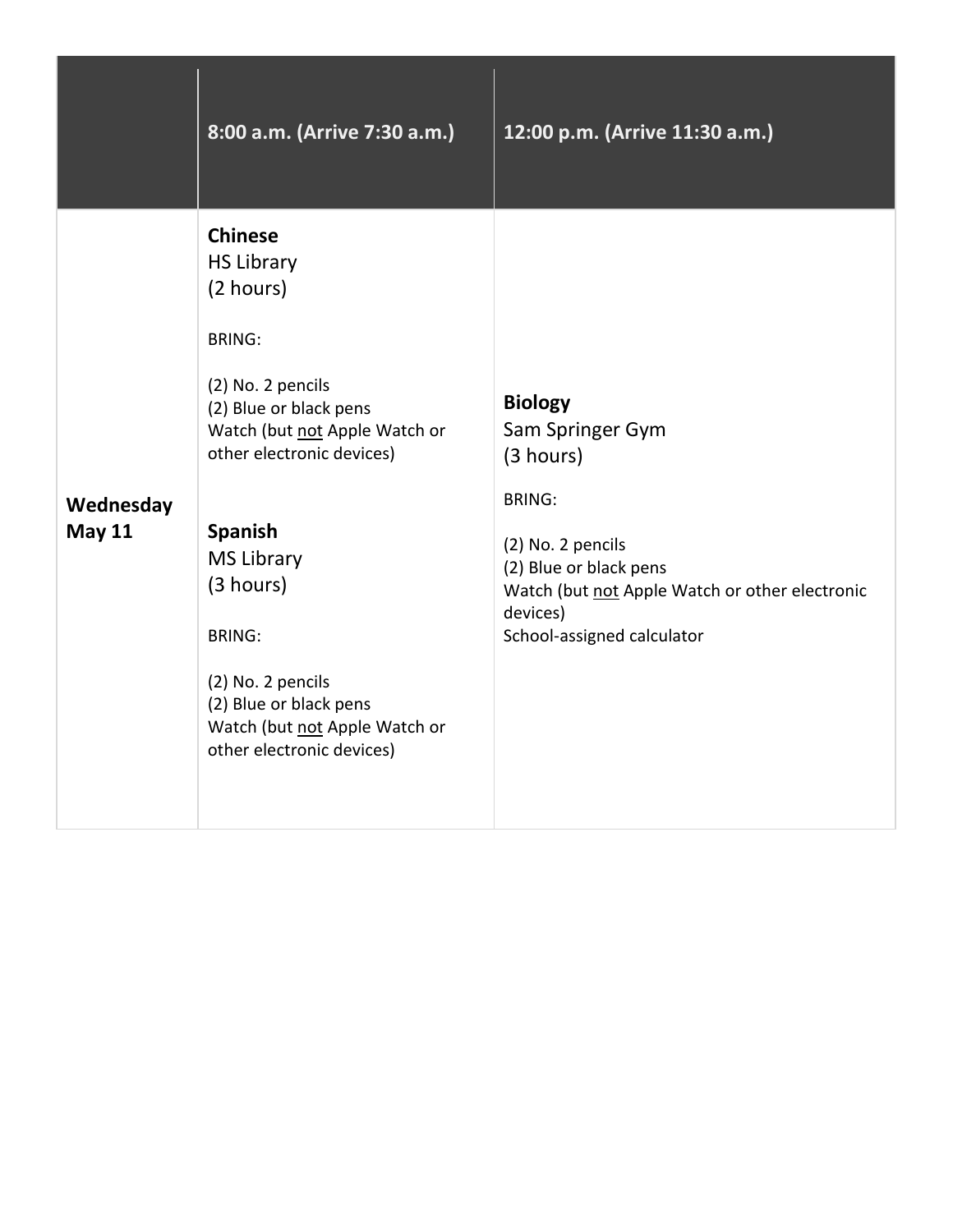|                                  | 8:00 a.m. (Arrive 7:30 a.m.)                                                                                                                                                                                                                                                                                                                                            | 12:00 p.m. (Arrive 11:30 a.m.)                                                                                                                                                                                                 |
|----------------------------------|-------------------------------------------------------------------------------------------------------------------------------------------------------------------------------------------------------------------------------------------------------------------------------------------------------------------------------------------------------------------------|--------------------------------------------------------------------------------------------------------------------------------------------------------------------------------------------------------------------------------|
| <b>Thursday</b><br><b>May 12</b> | <b>French</b><br><b>HS Library</b><br>(3 hours)<br><b>BRING:</b><br>(2) No. 2 pencils<br>(2) Blue or black pens<br>Watch (but not Apple Watch or<br>other electronic devices)<br><b>World History</b><br>Sam Springer Gym<br>(3:15 hours)<br><b>BRING:</b><br>(2) No. 2 pencils<br>(2) Blue or black pens<br>Watch (but not Apple Watch or<br>other electronic devices) | <b>Physics 1</b><br>Sam Springer Gym<br>(3 hours)<br><b>BRING:</b><br>(2) No. 2 pencils<br>(2) Blue or black pens<br>Watch (but not Apple Watch or other electronic<br>devices)<br>School-assigned calculator<br>Ruler         |
| <b>Friday</b><br><b>May 13</b>   | <b>Music Theory</b><br><b>Counseling Center</b><br>(2:40 hours)<br><b>BRING:</b><br>(2) No. 2 pencils<br>(2) Blue or black pens<br>Watch (but not Apple Watch or<br>other electronic devices)                                                                                                                                                                           | <b>Physics 2</b><br><b>Counseling Center</b><br>(3 hours)<br><b>BRING:</b><br>(2) No. 2 pencils<br>(2) Blue or black pens<br>Watch (but not Apple Watch or other electronic<br>devices)<br>School-assigned calculator<br>Ruler |